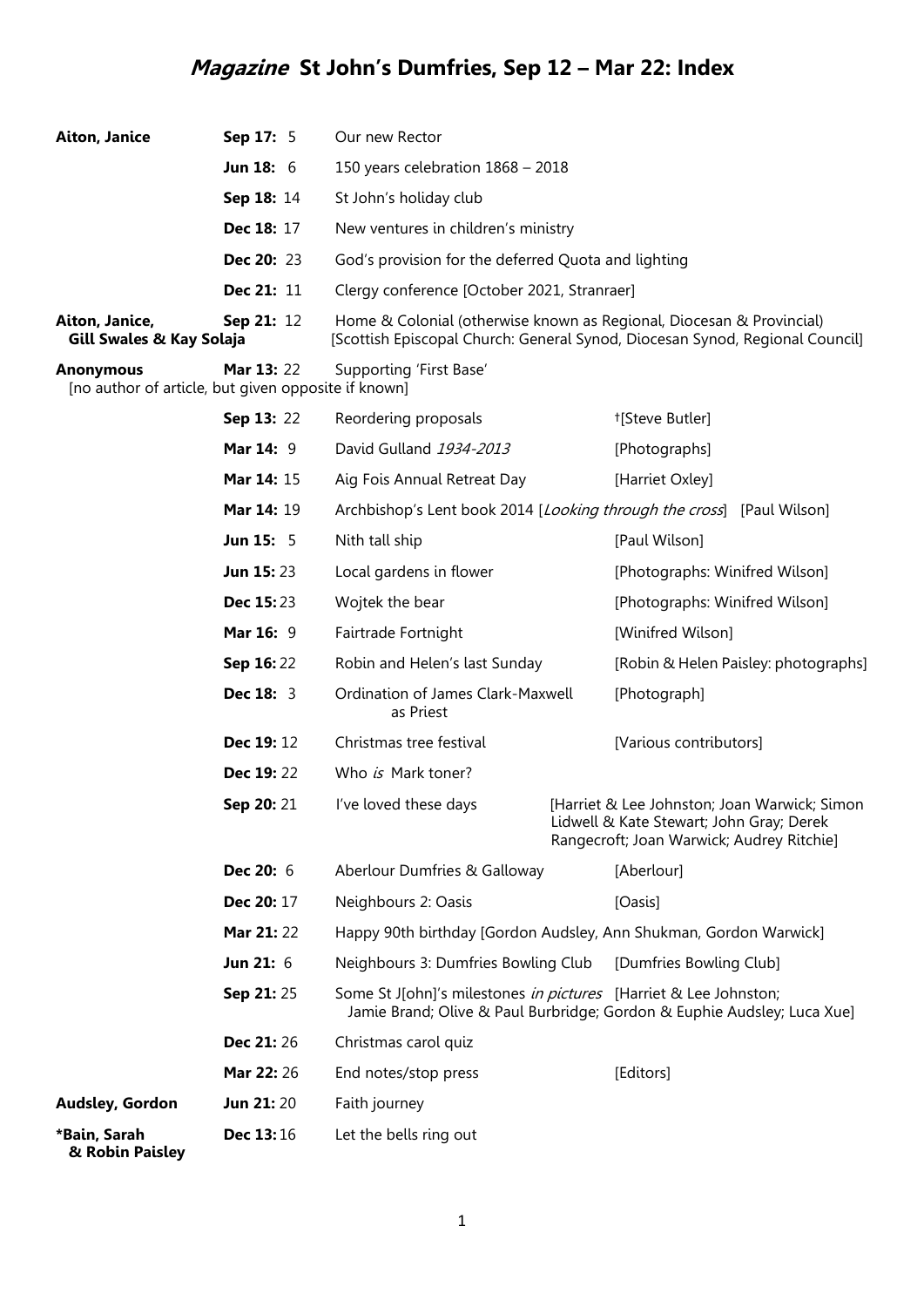| <b>Ballard, Steven</b>                                 | <b>Mar 14: 6</b>  | The Mission to Seafarers                                                                            |
|--------------------------------------------------------|-------------------|-----------------------------------------------------------------------------------------------------|
|                                                        | Jun 15: 7         | Alnmouth Friary                                                                                     |
|                                                        | Mar 18: 16        | Rudolf Otto conference                                                                              |
|                                                        | Sep 20: 14        | Flying Angel                                                                                        |
|                                                        | <b>Dec 21: 20</b> | Healing ministry                                                                                    |
| *Bands, Michael                                        | Mar 22: 24        | Departed friends (3): Great Father [Archbishop Desmond Tutu]                                        |
| *Barton, Allan                                         | Sep 18: 21        | A 15th-century bestseller                                                                           |
| <b>Barrington, Heather</b><br>& Margaret Morton        | <b>Mar 21: 20</b> | A not so recent wedding                                                                             |
| <b>Beagrie, Annette</b>                                | <b>Dec 19: 16</b> | <b>First Base</b>                                                                                   |
| <b>Beagrie, Annette</b>                                | Jun 21: $7$       | What Pentecost means to me<br>& Ron, Jim Booth, Glenys Cullen, Mark Toner, Paula Ward & Paul Wilson |
| <b>Beagrie, Annette</b><br>& Pauline Wilson            | <b>Mar 14: 22</b> | A day in the life of First Base Agency                                                              |
| <b>Beaton, Ann</b>                                     | <b>Dec 15: 5</b>  | see Finlay, Carol                                                                                   |
|                                                        | Dec 19: 11        | <b>Blythswood Shoe Box Appeal</b>                                                                   |
|                                                        | Dec 21: 10        | Blythswood Care Shoe Box Appeal                                                                     |
| <b>Beaton, Ann</b><br>& Carol Finlay                   | Sep 17: 4         | Blythswood Care Christmas Shoebox Appeal 2017                                                       |
| Beaton, Ann,<br><b>Getsy Ratnam &amp; Carol Finlay</b> | Sep 16: 4         | <b>Blythswood Care Shoeboxes</b>                                                                    |
| <b>Bixler, Alison [Fair]</b>                           | <b>Dec 12: 4</b>  | Life's rich tapestry                                                                                |
|                                                        | <b>Mar 13: 4</b>  | Artist profile: Anne Butler                                                                         |
|                                                        | Sep 13: 8         | Enabling creativity: Kalpana Ratnam                                                                 |
|                                                        | <b>Dec 13: 8</b>  | The art of time travel [Simon Lidwell]                                                              |
|                                                        | Mar 14: 8         | From Balmaclellan to Bagh-Bostan [Godfrey Smith]                                                    |
|                                                        | Mar 14: 11        | What Easter means to us                                                                             |
|                                                        | <b>Jun 14: 8</b>  | Biddy's stitches [Biddy Henderson]                                                                  |
|                                                        | Sep 14: 8         | Senegal fabrics [Joanne Glover]                                                                     |
|                                                        | Dec 14: 8         | Icon painter Edith [Edith Reyntiens]                                                                |
|                                                        | Mar 15: 8         | Edith Brown's embroidery                                                                            |
|                                                        | <b>Jun 15:23</b>  | Postscript                                                                                          |
|                                                        | Sep 15:14         | Stitching banners [Ruth MacLellan]                                                                  |
|                                                        | Sep 15:20         | Youth Beatz                                                                                         |
|                                                        | <b>Dec 15:20</b>  | see Shukman, Ann                                                                                    |
|                                                        | <b>Jun 16: 23</b> | Lauren Johnson                                                                                      |
|                                                        | <b>Mar 17:14</b>  | 4 Baptisms, 2 funerals & a wedding [Grace Sironomy]                                                 |
|                                                        | Sep 17: 8         | Ottersburn Gallery                                                                                  |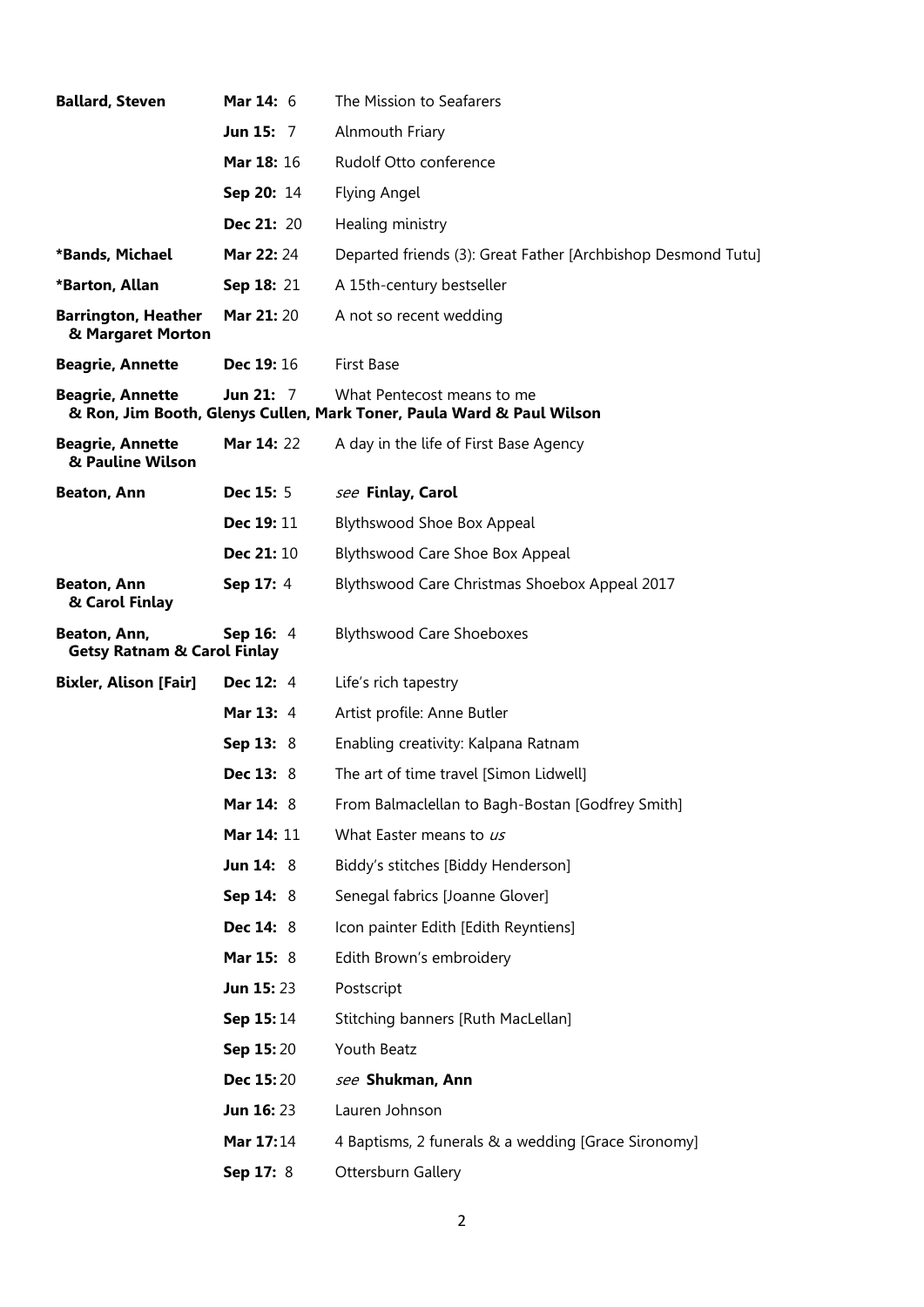| <b>Bixler, Alison [Fair]</b>                                  | Dec 17: 21        | Why I make stuff                                                                                                                             |
|---------------------------------------------------------------|-------------------|----------------------------------------------------------------------------------------------------------------------------------------------|
| [cont.]                                                       | Jun 18:14         | see Lidwell, Simon                                                                                                                           |
|                                                               | <b>Mar 22: 14</b> | Quartz update: Taking the word out into the community through the medium<br>of art                                                           |
| <b>Bixler, Alison</b><br>& Andy Bixler                        | <b>Mar 21: 14</b> | Life and faith                                                                                                                               |
| Bixler, Alison,<br><b>Simon Lidwell &amp; Winifred Wilson</b> | <b>Sep 21:20</b>  | Wedding of the year [Scott Donald & Olivia Robinson]                                                                                         |
| <b>Bixler, Alison</b><br>& Angela Taylor                      | <b>Dec 16: 8</b>  | Angela: crafts and trains [Angela Taylor]                                                                                                    |
| <b>Bixler, Alison</b><br>& Winifred Wilson                    | Sep 18: 10        | Interweave becomes outerweave                                                                                                                |
| Bixler, Alison,<br>*Jenny Wright & *Rachel Inglis,            | <b>Mar 16: 14</b> | Advent journey to 'destination Christmas'                                                                                                    |
| <b>Bixler, Andy</b>                                           | <b>Mar 21: 14</b> | see Bixler, Alison                                                                                                                           |
| <b>Bone, Margaret</b>                                         | <b>Dec 12: 8</b>  | see MacLellan, Ruth                                                                                                                          |
|                                                               | Mar 14: 23        | Rallying Mothers' Union                                                                                                                      |
|                                                               | Sep 15: 17        | Mothers' Union - not just for mothers!                                                                                                       |
|                                                               | Oct 19: 19        | Mothers['] Union                                                                                                                             |
|                                                               | Jun 21: 16        | see Milligan, Clarice                                                                                                                        |
| Booth, Jim                                                    | Jun 21: 7         | see Beagrie, Annette & Ron                                                                                                                   |
| <b>Boreham, Peter</b>                                         | Sep 21: 17        | Run the good race with God's good grace [sport and faith]                                                                                    |
|                                                               | Mar 22: 10        | see Brown, Terry                                                                                                                             |
| <b>Boreham, Sue</b>                                           | Mar 22: 10        | see Brown, Terry                                                                                                                             |
| *Bourne, Sarah<br>& Debbie Johnson                            | Mar 22: 20        | Departed friends 2: Mister Dean, RIP [Very Rev. Paul Burbridge]                                                                              |
| <b>Brand, Jamie</b>                                           | Dec 19: 8         | Arnhem                                                                                                                                       |
| <b>Brooke, Andy</b>                                           | Sep 21: $8$       | Heart of glass [stained glass]                                                                                                               |
| Brown, Terry,                                                 | <b>Mar 22: 10</b> | Departed friends 1: Bishop John Taylor<br>Peter & Sue Boreham, William Williamson, Juliet Clark-Maxwell, Richard Starkey & Carolynne Sorrell |
| <b>Budd, Raymond</b>                                          | <b>Dec 12: 20</b> | Caring and sharing                                                                                                                           |
|                                                               | <b>Jul 19: 20</b> | Things you didn't know                                                                                                                       |
| <b>Burbridge, Paul</b>                                        | <b>Mar 20: 18</b> | Maundy Thursday                                                                                                                              |
|                                                               | Mar 22: 22        | That January day [biographical]                                                                                                              |
| <b>Butler, Steve</b>                                          | <b>Sep 12: 8</b>  | 'Fields in motion' at Solas Festival                                                                                                         |
|                                                               | Dec 12: 18        | O taste and see                                                                                                                              |
|                                                               | Mar 13: 8         | Mission to space                                                                                                                             |
| <b>Butler, Steve</b>                                          | <b>Mar 13: 16</b> | see Wilson, Paul                                                                                                                             |
|                                                               | <b>Jun 13: 12</b> | <b>Just Trading</b>                                                                                                                          |
|                                                               | <b>Jun 13: 22</b> | Imagination State [Solas Festival]                                                                                                           |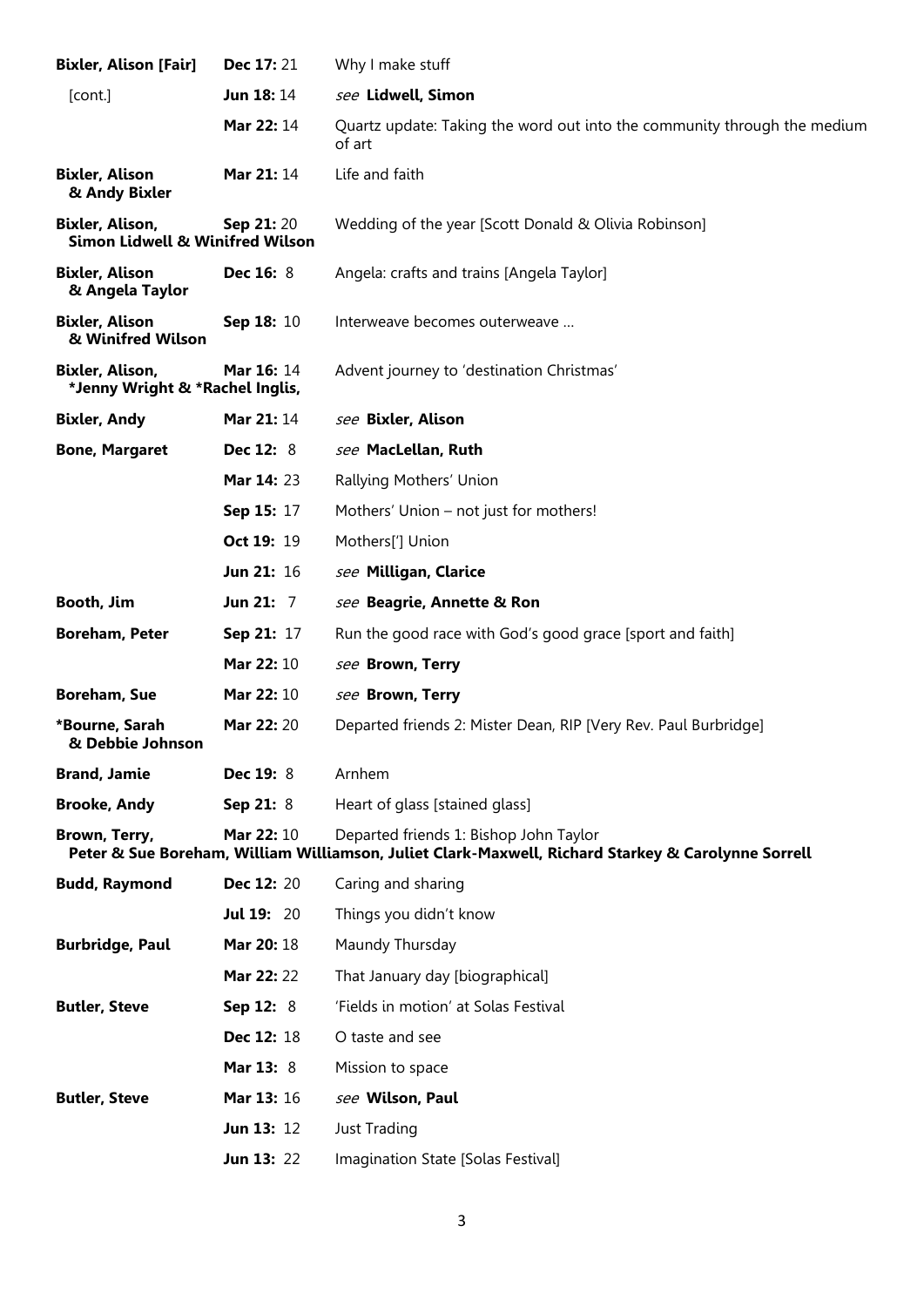| <b>Byers, Alicen</b>                                                          | Sep 14: 5         | What makes me tick  [Alicen Byers]                                                                                                    |
|-------------------------------------------------------------------------------|-------------------|---------------------------------------------------------------------------------------------------------------------------------------|
| <b>Byers, Amie</b>                                                            | Sep 16: 6         | Glen '16                                                                                                                              |
|                                                                               | Sep 20: 19        | Together apart [Glen 2020]                                                                                                            |
|                                                                               | Sep 21: 19        | Glen 21 – when it seemed most dark                                                                                                    |
| [Cake & Questions]                                                            | Jun 21: 16        | see Milligan, Clarice                                                                                                                 |
| <b>Chillingworth, David</b>                                                   | <b>Dec 12: 6</b>  | In touch with true Scottishness                                                                                                       |
| Clark-Maxwell, James Mar 15: 15                                               |                   | <b>Book review</b>                                                                                                                    |
|                                                                               | <b>Mar 16: 22</b> | Toilet twinning                                                                                                                       |
|                                                                               | <b>Jul 19: 8</b>  | Buldhana, India                                                                                                                       |
|                                                                               | <b>Dec 21: 17</b> | see Morgan, Alice                                                                                                                     |
| Clark-Maxwell, James, Mar 13: 20<br><b>Gordon Warwick &amp; Robin Paisley</b> |                   | Time to listen [NHS Scotland]                                                                                                         |
| Clark-Maxwell, Juliet Mar 22: 10                                              |                   | see Brown, Terry                                                                                                                      |
| Clark-Maxwell, Juliet Mar 21: 11<br>& William Clark-Maxwell                   |                   | An Easter meditation from Speddoch                                                                                                    |
| Clark-Maxwell, Sarah Jun 15: 10                                               |                   | see Watson, Sandra                                                                                                                    |
|                                                                               | Jun 16: 10        | Pastoral care & prayer ministry                                                                                                       |
|                                                                               | <b>Dec 16: 20</b> | Book review                                                                                                                           |
|                                                                               | Mar 20: 15        | Alpha                                                                                                                                 |
| Clark-Maxwell,<br>William                                                     | Mar 13: 14        | see Wilson, Winifred                                                                                                                  |
|                                                                               | <b>Mar 21: 11</b> | see Clark-Maxwell, Juliet                                                                                                             |
|                                                                               | Sep 13: 5         | Harvest and some psalms                                                                                                               |
| *Creamer, Geoff                                                               | Mar 22: 8         | Dumfries Choral Society and St John's Church                                                                                          |
| *Crosbie, Pamela                                                              | <b>Dec 20: 10</b> | Homelessness in Dumfries                                                                                                              |
| <b>Cross, Ashley</b>                                                          | <b>Jun 16: 16</b> | Happy days                                                                                                                            |
|                                                                               | Dec 18: 19        | South African holiday                                                                                                                 |
|                                                                               | Mar 20: 20        | Which one was sedated?                                                                                                                |
| Cross, Ashley,                                                                | Dec 20: 12        | Christmas round the world [South Africa; Armenia; Sri Lanka; Norway]<br>Deirdre Holding, Andrew Ratnam, Getsy Ratnam & Pauline Wilson |
| <b>Cullen, Glenys</b>                                                         | Jun 21: $7$       | see Beagrie, Annette & Ron                                                                                                            |
| <b>Cussons, Bill</b>                                                          | <b>Mar 13: 10</b> | Ring out the bells                                                                                                                    |
| Dewar-Riddick, Billy                                                          | <b>Jun 14: 6</b>  | see Wiltse, Carl                                                                                                                      |
|                                                                               | <b>Jun 21:22</b>  | All in the mind?                                                                                                                      |
| <b>Edbrooke, Geoff</b><br>& Neale Lawson                                      | Jun 21: 14        | High church practice                                                                                                                  |
| Fair Bixler, Alison                                                           |                   | see Bixler, Alison [Fair]                                                                                                             |
| Fairn, Ann                                                                    | Jun 16: 17        | Dalton bible find                                                                                                                     |
| *Fairweather, Rory                                                            | <b>Jun 17: 14</b> | see Mylne, Judith                                                                                                                     |
| Farmer, Ciara                                                                 | Sep 12: 14        | Fairy tales, fellowship and fun                                                                                                       |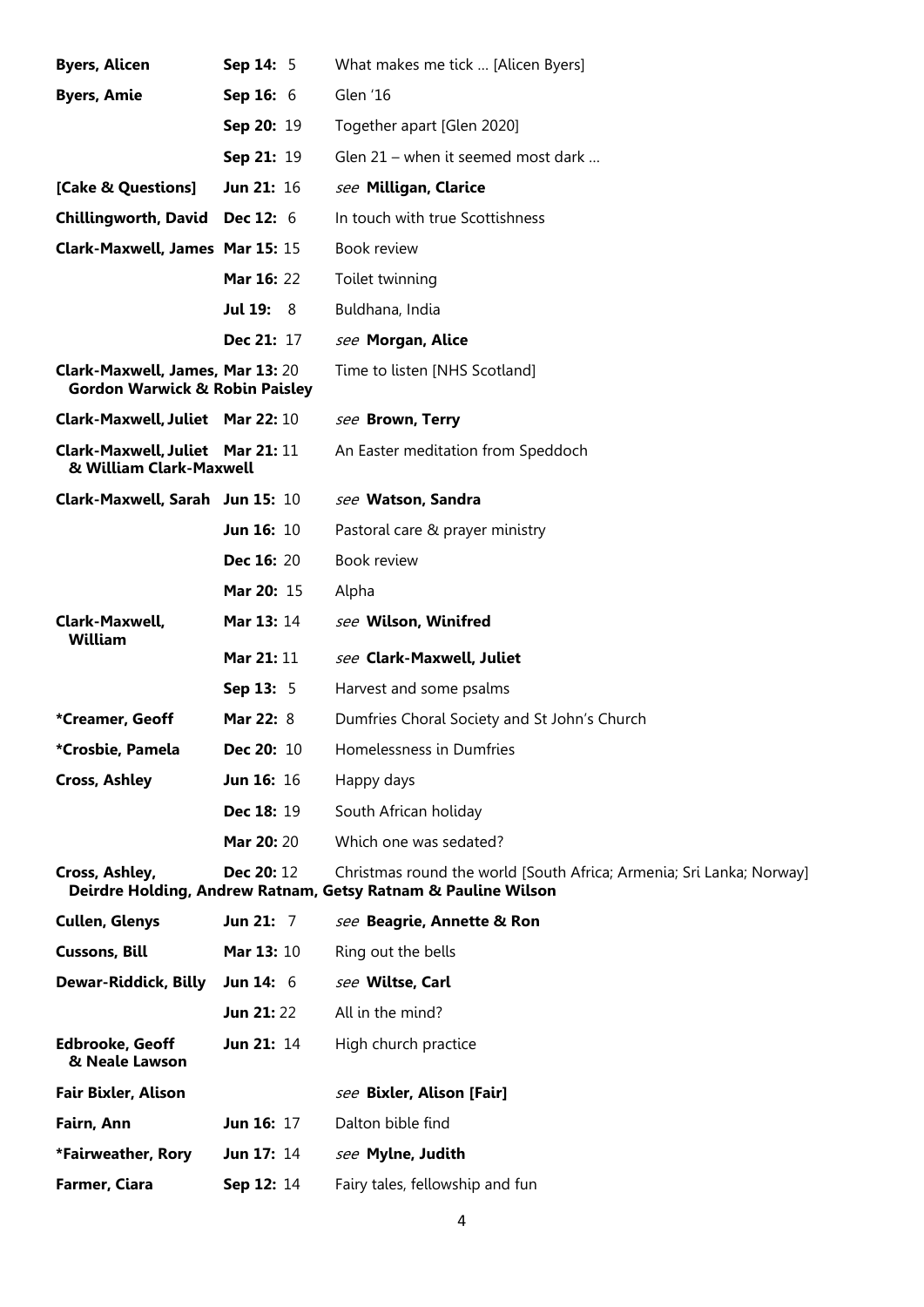| <b>Finlay, Carol</b>                                        | Sep 14: 21        | More than gold                                                                                 |
|-------------------------------------------------------------|-------------------|------------------------------------------------------------------------------------------------|
|                                                             | <b>Dec 16: 4</b>  | Bishop's Lent Appeal 2016                                                                      |
|                                                             | <b>Mar 17: 4</b>  | Charities update                                                                               |
|                                                             | Sep 16: 4         | see Beaton, Ann                                                                                |
|                                                             | Sep 17: 4         | see Beaton, Ann                                                                                |
| <b>Finlay, Carol</b><br>& Ann Beaton                        | <b>Dec 15: 5</b>  | Blythswood Care Shoe Box Appeal 2015                                                           |
| *Florescu, Florin<br>Ann Shukman & Daphne Thorne            | Sep 21: 6         | The Romanian Orthodox Church in Dumfries                                                       |
| *Frankland, Mark                                            | Dec 12: 10        | <b>Back to First Base</b>                                                                      |
| <b>Gibbings, Heather</b>                                    | <b>Mar 16: 5</b>  | Knocking at the door                                                                           |
|                                                             | <b>Mar 17: 8</b>  | From rhubarb to Ruthwell [Carole & Jim Booth]                                                  |
|                                                             | Dec 17: 14        | see Wilson, Paul                                                                               |
| <b>Gibbings, Heather</b><br>& Deirdre Holding               | Sep 18: 6         | Everyone in their own language                                                                 |
| Gibbings, Heather,<br><b>Peter Johnson &amp; David Kerr</b> | Oct 19: 16        | Lights, tower, action! (take 2)                                                                |
| Greybe, Ann                                                 | <b>Mar 18: 22</b> | A tale of donkeys                                                                              |
| Greybe, David                                               | <b>Jun 18: 20</b> | Community success story [Dumfries Farmers' Market]                                             |
|                                                             | Dec 18: 10        | Believing in the power of small actions [Incredible Edibles Dumfries]                          |
| <b>Guthrie, Annabelle</b>                                   | <b>Dec 20: 8</b>  | Student life during Covid-19                                                                   |
| <b>Guthrie, Christine</b>                                   | Sep 21: 15        | Gorgeous Somerset rocks - it's been 'ages' [Augustus Toplady, Rock of ages;<br>Robert Guthrie] |
| <b>Guthrie, Christine</b><br>& Annabelle Guthrie            | Sep 20: 20        | On-line and smell the coffee [Zoom]                                                            |
| Hamilton, Erina                                             | Dec 16: 18        | see Matheson, David                                                                            |
| Hamilton, Felina                                            | <b>Dec 16: 18</b> | see Matheson, David                                                                            |
| <b>Hayward, Suzanne</b>                                     | <b>Jun 21: 10</b> | The joy of flowers                                                                             |
| Holmquist, Jenny                                            | Mar 15: 5         | Jenny's sermon [Jenny Holmquist]                                                               |
| <b>Holding, Deirdre</b>                                     | Sep 12: 18        | First impressions [Galloway Regional Council]                                                  |
|                                                             | <b>Jun 13: 20</b> | see Wilson, Winifred                                                                           |
|                                                             | Mar 14: 20        | Armenian churches                                                                              |
|                                                             | <b>Jun 14: 20</b> | Symbols of the evangelists                                                                     |
|                                                             | Sep 14: 20        | Symbols of the evangelists [cont.]                                                             |
|                                                             | <b>Dec 14: 4</b>  | Comment: Symbols of the evangelists                                                            |
|                                                             | <b>Mar 15: 10</b> | Charitable giving  and finance at St John's                                                    |
|                                                             | Dec 15: 14        | A creed for today?                                                                             |
|                                                             | Mar 16: 6         | Light of the world                                                                             |
|                                                             | <b>Mar 16: 21</b> | Book review                                                                                    |
|                                                             | <b>Jun 16: 5</b>  | Otter in the Nith                                                                              |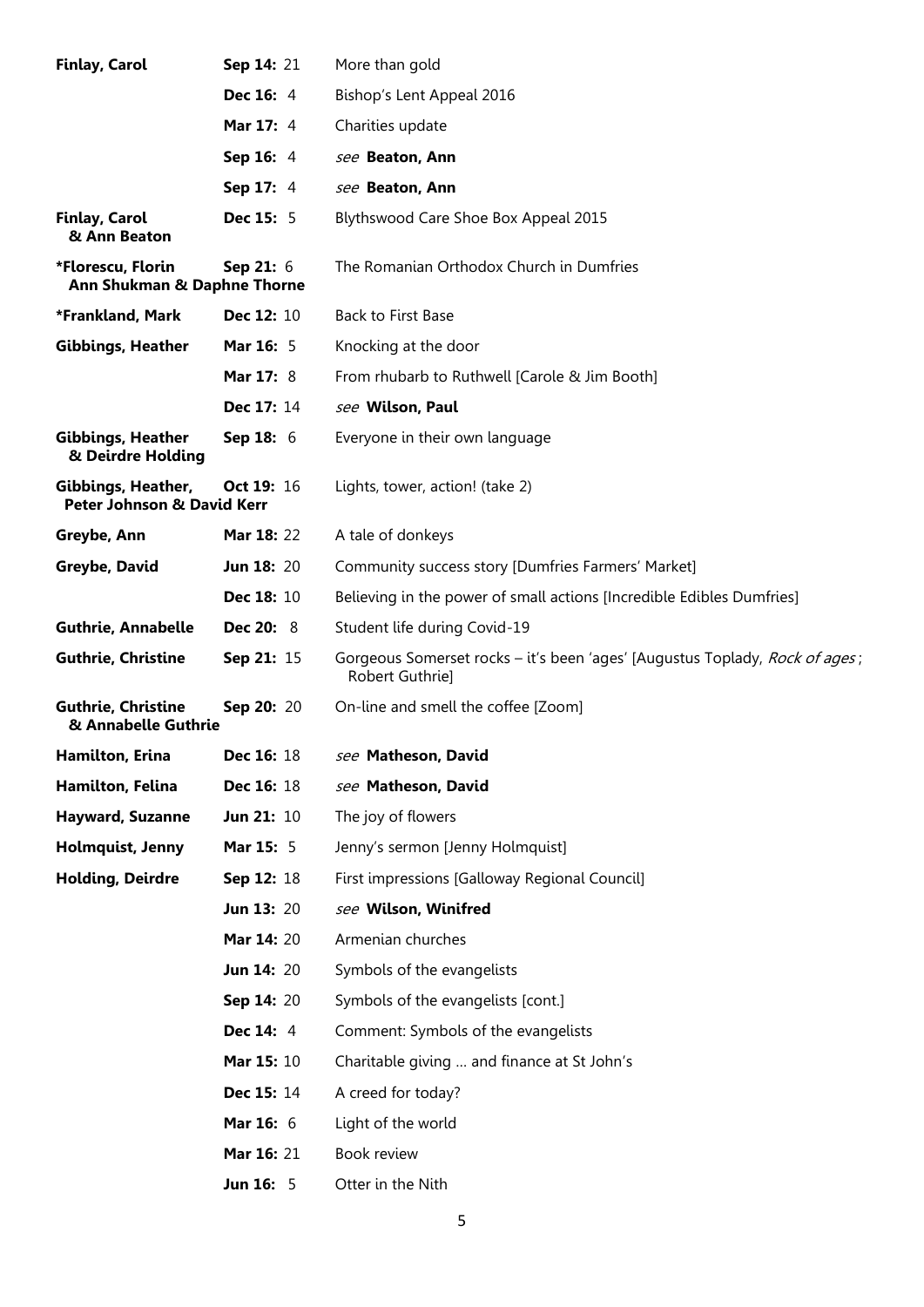| <b>Holding, Deirdre</b>                                       | <b>Jun 16: 20</b> | Why I am a member of St John's                                    |
|---------------------------------------------------------------|-------------------|-------------------------------------------------------------------|
| [cont.]                                                       | Mar 17: 6         | Christmas tree festival [Lindsay Florey]                          |
|                                                               | Mar 17: 16        | Lazarus story                                                     |
|                                                               | Sep 17: 10        | Christmas trees and collection plates [Tom Florey]                |
|                                                               | Sep 17: 20        | Book review[s]                                                    |
|                                                               | <b>Dec 17: 6</b>  | There were shepherds                                              |
|                                                               | Sep 18: 6         | see Gibbings, Heather                                             |
|                                                               | Dec 20: 12        | see Cross, Ashley                                                 |
| <b>Holding, Deirdre</b><br>& Esther & Kay Solaja              | Mar 22: 17        | All our Easter Days [Easter traditions in Armenia and Nigeria]    |
| <b>Holding, Deirdre</b><br>& Winifred Wilson                  | <b>Dec 14: 5</b>  | A bird in the hand                                                |
| Holding, Deirdre,<br><b>Winifred Wilson &amp; Paul Wilson</b> | <b>Dec 16: 6</b>  | Holy, holy, holey                                                 |
| Hulland, Elizabeth                                            | <b>Jun 13: 10</b> | Suffer the little ones                                            |
| *Hyles, Paul                                                  | Sep 16: 18        | WaterAid in Zambia                                                |
| <b>Inbadas, Hamilton</b>                                      | Jun 17: 18        | End of life studies                                               |
| *Inglis, Rachel                                               | Mar 16: 14        | see Bixler, Alison                                                |
| Jack, Joy                                                     | Mar 16: 20        | see Lukas, Sarah                                                  |
| Jackson Tofield, Kim                                          | <b>Dec 19: 6</b>  | Aberlour                                                          |
| Jackson Tofield, Kim<br>et al.                                | <b>Oct 19: 8</b>  | O happy band of pilgrims                                          |
| Johnson, Debbie                                               | Dec 17: 10        | Ringing at St John's                                              |
|                                                               | <b>Jul 19: 18</b> | Paul Burbridge's 60th anniversary                                 |
|                                                               | <b>Mar 22: 20</b> | see Bourne, Sarah                                                 |
| Johnson, Elsie                                                | Sep 15: 16        | Chariots of fire                                                  |
| Johnson, Peter                                                | Mar 15: 18        | Sexton Peter [Peter Johnson]                                      |
|                                                               | Oct 19: 16        | see Gibbings, Heather                                             |
| Johns[t]on, Harriet                                           | <b>Jun 21: 24</b> | The curate's egg                                                  |
| *Jones, Jeannie                                               | Mar 15: 23        | see Wilson, Winifred                                              |
| Kerr, David                                                   | <b>Jun 14: 5</b>  | Why I am Vestry Secretary                                         |
|                                                               | <b>Jun 15: 15</b> | Five red herrings                                                 |
|                                                               | <b>Dec 15: 10</b> | David Kerr is not missing  [Book review]                          |
|                                                               | Mar 18: 6         | Once Hamilton was out of the way,                                 |
|                                                               | Sep 18: 16        | Archives & conservation                                           |
|                                                               | <b>Jul 19: 16</b> | Lights, tower, action!                                            |
|                                                               | <b>Jul 19: 22</b> | Spring has Flung, the grass is riz; I wonder where the buses is ? |
|                                                               | Oct 19: 16        | see Gibbings, Heather                                             |
|                                                               | Oct 19: 21        | Just free childcare?                                              |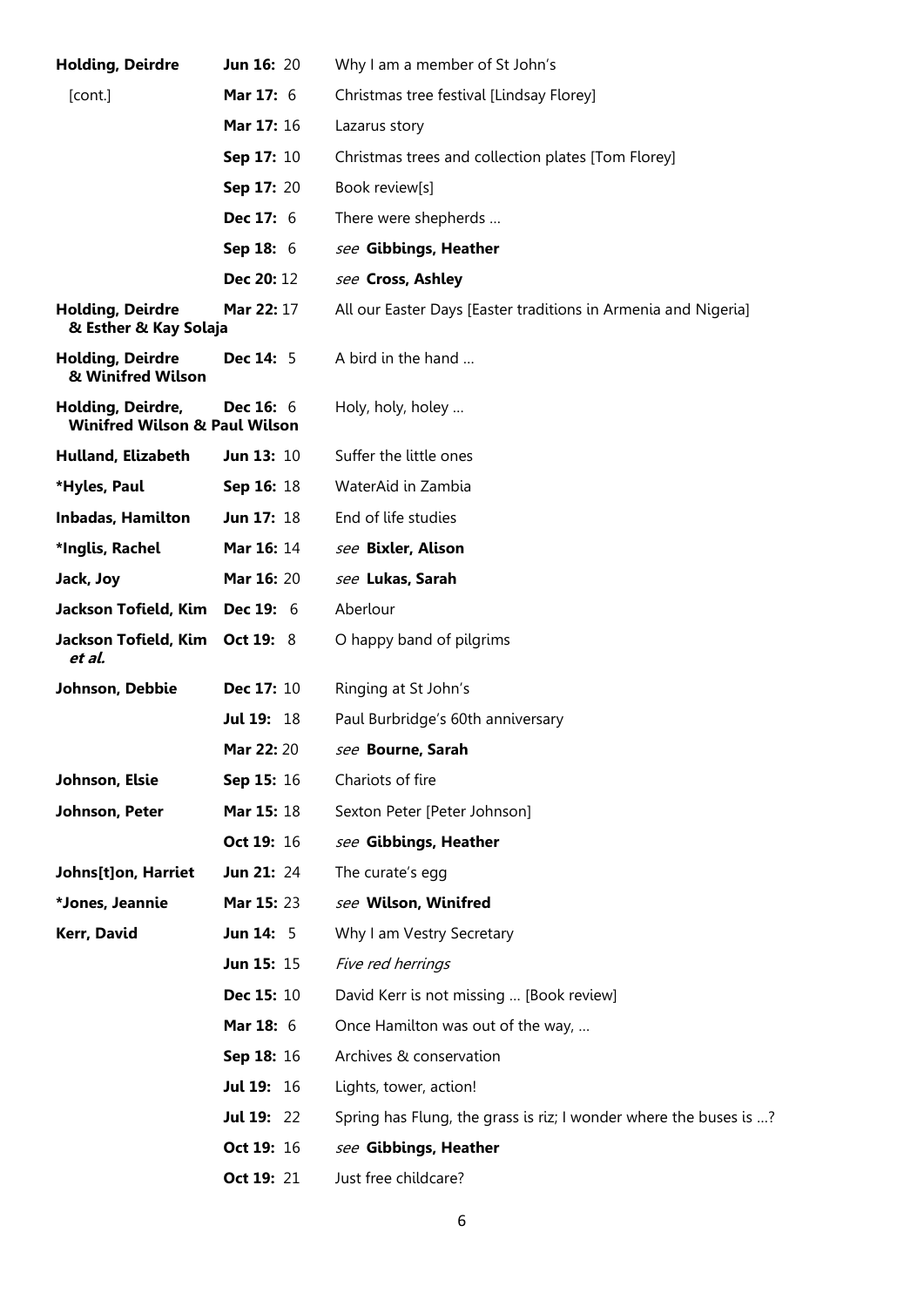| Kerr, David [cont.]                      | <b>Dec 19: 20</b> | Towering 'n' firno?                         |
|------------------------------------------|-------------------|---------------------------------------------|
|                                          | Mar 20: 22        | Tower & lighting update                     |
|                                          | Dec 21:24         | Housekeeping notes: New heating grids       |
| Kerr, David,<br>Douglas Kerr & Elaine Ho | <b>Jun 21: 26</b> | Dumfries-on-Sea [Hong Kong]                 |
| Kerr, David<br>& Robin Paisley           | <b>Jun 14: 16</b> | St John's beer bell-y event                 |
| *Lawson, John Francis Mar 21: 7          |                   | Neighbours 3: Primrose & Gordon, Solicitors |
| Lawson, Neale                            | Sep 16: 14        | Battle of Jutland centenary                 |
|                                          | <b>Mar 21: 18</b> | see Parsons, Lizzie                         |
|                                          | Jun 21: 14        | see Edbrooke, Geoff                         |
| Leven, Edith                             | Dec 12: 11        | In the choir stalls                         |
|                                          | Jun 13: 21        | The sacristan [Raymond Budd]                |
|                                          | Sep 13: 20        | Another St John's                           |
|                                          | Mar 15: 22        | Are we welcoming?                           |
|                                          | <b>Mar 18: 20</b> | Hallelujah for our choir                    |
|                                          | <b>Jun 18: 18</b> | St John's School                            |
|                                          | Sep 18: 18        | Where Episcopalians worshipped in Dumfries  |
|                                          | <b>Mar 20:</b> 6  | <b>Burns in Dumfries</b>                    |
|                                          | Sep 21: 23        | 20ish questions                             |
| Leven, Edith<br>& George Leven           | <b>Mar 14: 7</b>  | The Friday quiz                             |
| Lidwell, Kate                            | <b>Sep 13: 11</b> | Glenalmond 13                               |
|                                          | <b>Jun 14: 10</b> | What happens at healing                     |
|                                          | <b>Oct 19: 14</b> | A day in the life of Kate Lidwell           |
|                                          | <b>Dec 20: 19</b> | Seasons of Giving [course]                  |
| Lidwell, Simon                           | <b>Mar 15: 20</b> | Deep impact 2015                            |
|                                          | <b>Dec 15: 18</b> | Emerging worship [Book review]              |
|                                          | <b>Jun 16: 18</b> | Interweave – outerweave                     |
|                                          | <b>Dec 16: 14</b> | MAKLab Advent                               |
|                                          | <b>Jun 17: 16</b> | Sensing spring                              |
|                                          | <b>Sep 17: 16</b> | Interweave - outdoors                       |
|                                          | Mar 18: 11        | Meet Jane Kittaka                           |
|                                          | <b>Jun 18: 22</b> | Outerweave in action                        |
|                                          | <b>Dec 19: 18</b> | Outerweave                                  |
|                                          | Sep 20: 16        | Quartz report - August 2020                 |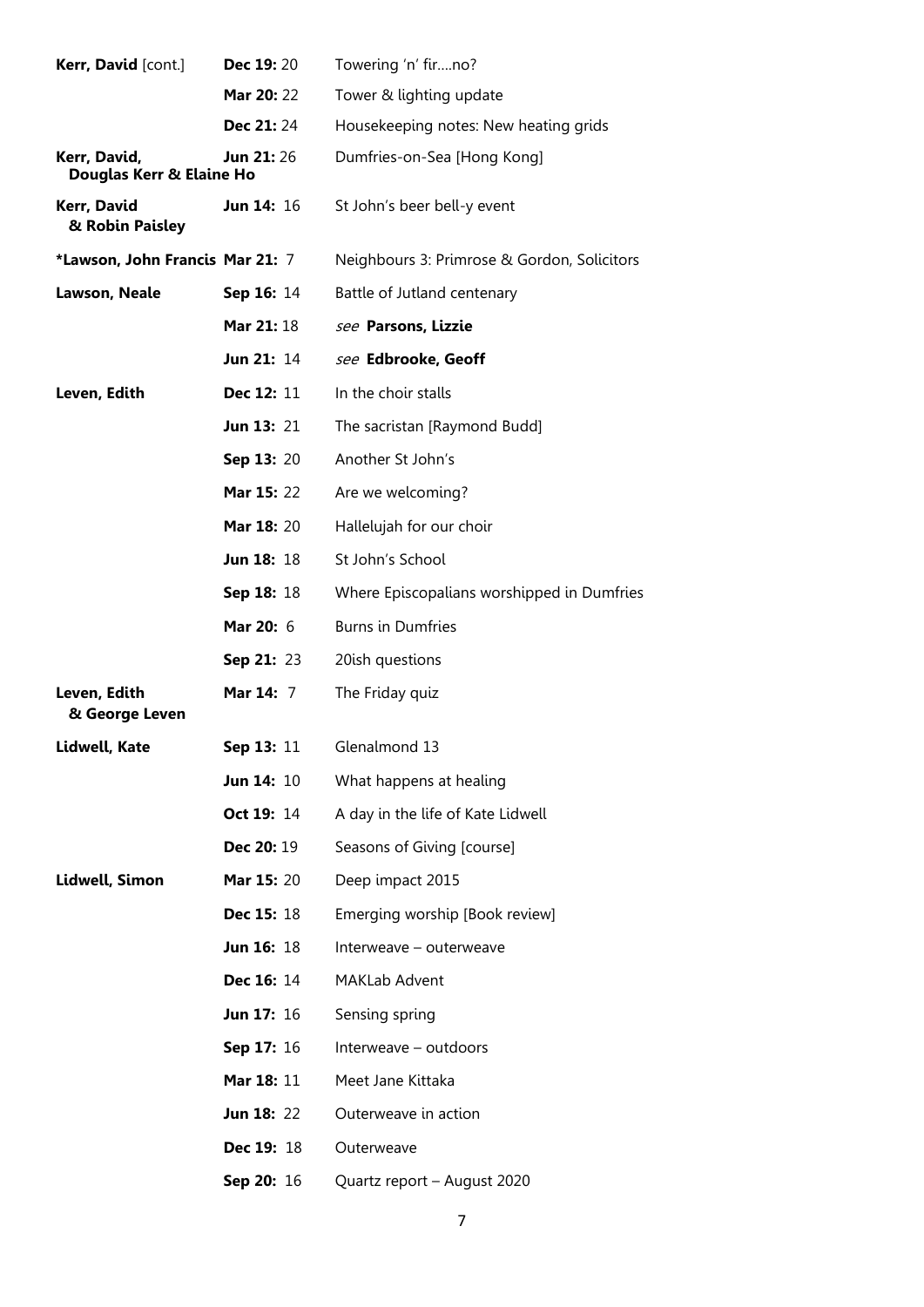| Lidwell, Simon [cont.] Sep 21: 20               |                   | see Bixler, Alison                                                                                                                                                        |
|-------------------------------------------------|-------------------|---------------------------------------------------------------------------------------------------------------------------------------------------------------------------|
|                                                 | <b>Dec 21: 15</b> | Quartz Forest Church                                                                                                                                                      |
|                                                 | Mar 22: 15        | Quartz update: The recent Angel Canopy was much admired                                                                                                                   |
| Lidwell, Simon<br>& Alison Bixler               | <b>Jun 18: 14</b> | Meet Olivia [Olivia Robinson]                                                                                                                                             |
| Lukas, Sarah                                    | Mar 16: 20        | Walking the Camino Portugués                                                                                                                                              |
| *MacAllister, Amanda Dec 21: 7<br>& Gill Swales |                   | St J[ohn]'s Christmas charities, 2021- Aberlour; Open Doors<br>[two chosen charities for 2021]                                                                            |
| *Mackay, Lesley                                 | Dec 21: 13        | Sesquicentennial celebrations at Dumfries Baptist Church! [150th anniversary]                                                                                             |
| <b>MacKenzie, Andrew</b>                        | Dec 12: 16        | Surprised by joy                                                                                                                                                          |
|                                                 | <b>Jun 13: 8</b>  | Body and soul                                                                                                                                                             |
|                                                 | <b>Dec 13: 20</b> | Saint Benedict and Esther de Waal                                                                                                                                         |
|                                                 | <b>Jun 15: 22</b> | Bexley Choir concert                                                                                                                                                      |
|                                                 | <b>Dec 18: 8</b>  | 'Will we remember them?'                                                                                                                                                  |
| <b>MacKenzie, Andrew</b><br>& Lizanne           | Jun 21: 12        | Where charity begins                                                                                                                                                      |
| MacKenzie, Lizanne                              | Sep 16: 16        | Centenary of the Somme                                                                                                                                                    |
|                                                 | Sep 17: 6         | A week on lona                                                                                                                                                            |
| McLellan, Ruth                                  | <b>Dec 14: 20</b> | Solway Sound                                                                                                                                                              |
| McLellan, Ruth<br>& Margaret Bone               | <b>Dec 12: 8</b>  | The sum of the parts [Mothers' Union]                                                                                                                                     |
| *Matheson, David,<br>& Felina & Erina Hamilton  | <b>Dec 16: 18</b> | <b>Bibleworld in Dumfries</b>                                                                                                                                             |
| Milligan, Clarice,                              | <b>Jun 21: 16</b> | Small groups [Lent groups, Prayer group, Bible study, C&Q, MU]<br>Paula Ward, Marion Whitty, Winifred Wilson, Kay Solaja, Gill Swales, [Cake & Questions] & Margaret Bone |
| *Milne, Lesley<br>& Ann Shukman                 | Dec 16: 16        | <b>Moffat Russian Conferences</b>                                                                                                                                         |
| *Morgan, Alice<br>& James Clark-Maxwell         | Dec 21: 17        | Life in its fullness [appreciation of William Clark-Maxwell]                                                                                                              |
| <b>Morton, Margaret</b>                         | <b>Dec 15: 16</b> | see Wright, Alison                                                                                                                                                        |
|                                                 | Mar 20: 11        | Electing a Bishop                                                                                                                                                         |
|                                                 | Mar 21:20         | see Barrington, Heather                                                                                                                                                   |
|                                                 | <b>Jun 21: 28</b> | Christian Aid                                                                                                                                                             |
| Mursell, Gordon                                 | Sep 20: 18        | Learning from coronavirus                                                                                                                                                 |
| Mylne, Judith                                   | Sep 12: 12        | Finding new ways to worship                                                                                                                                               |
|                                                 | Sep 13: 6         | Making a real difference                                                                                                                                                  |
|                                                 | Sep 15: 10        | Munros 277 - 284 - 282                                                                                                                                                    |
|                                                 | <b>Jun 16: 14</b> | Recycling, free-cycling, up-cycling and zero-waste Scotland                                                                                                               |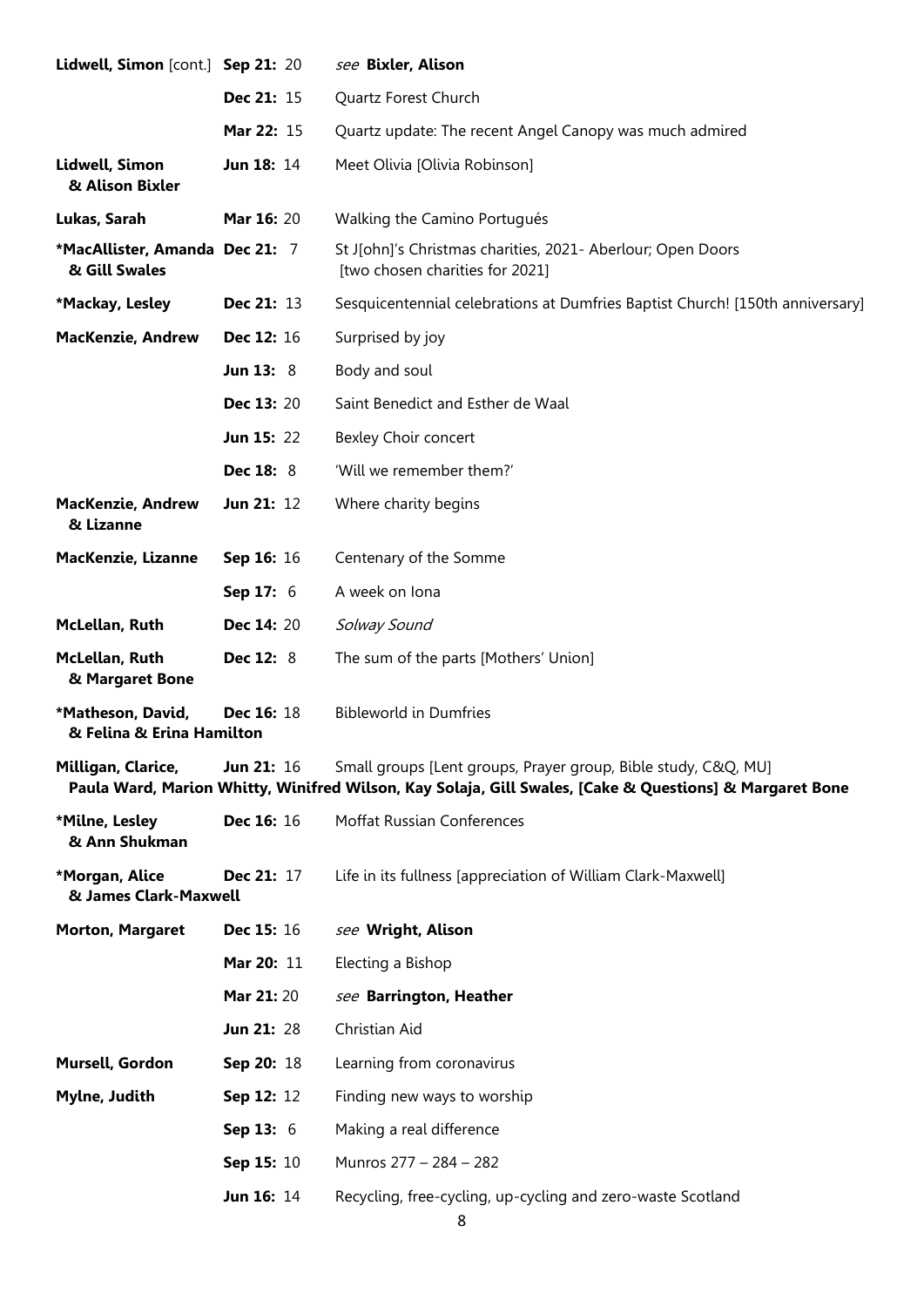| Mylne, Judith [cont.]                | <b>Dec 16: 21</b>  | Munros 277 - 284 - 282 [cont.]                 |
|--------------------------------------|--------------------|------------------------------------------------|
|                                      | <b>Mar 17: 22</b>  | Fairtrade Fortnight                            |
|                                      | Dec 17: 18         | Education, education, education                |
|                                      | <b>Sep 18: 8</b>   | Eswatini Kitchen                               |
|                                      | Mar 20: 8          | A day in the life                              |
| Mylne, Judith<br>& *Rory Fairweather | <b>Jun 17: 14</b>  | Oxfam in Dumfries [Rory Fairweather]           |
| Mylne, Judith<br>& *Alison Wright    | Mar 18: 18         | We are a Fairtrade church                      |
| <b>Northcott, Michael</b>            | <b>Sep 13: 16</b>  | Vineyard of fiefdom                            |
|                                      | <b>Mar 14: 10</b>  | What Easter means to me                        |
| *Ocansey, Yasmin                     | <b>Sep 14: 18</b>  | Technicolour magic                             |
| <b>Oxley, Harriet</b>                | <b>Dec 13:</b> $6$ | Farewell to Steve & Anne [Steve & Anne Butler] |
|                                      | <b>Dec 13: 22</b>  | Aig Fois Annual Retreat Day                    |
|                                      | Mar 14: 14         | Latvian pastors visit Dumfries                 |
|                                      | Jun 14: 14         | Personal reflections in Portrack Garden        |
|                                      | <b>Sep 14: 22</b>  | The work of skilled craftswomen                |
|                                      | <b>Dec 14: 14</b>  | Jenny Holmquist                                |
|                                      | <b>Dec 14: 22</b>  | Interweave creative worship                    |
|                                      | Mar 15: 14         | Farväl - farewell to Jenny [Jenny Holmquist]   |
|                                      | <b>Jun 15: 18</b>  | Enjoying the eclipse                           |
|                                      | <b>Sep 15: 18</b>  | Gothenburg calling                             |
|                                      | <b>Mar 16: 16</b>  | Sensible shoes                                 |
|                                      | <b>Jun 16: 22</b>  | <b>Book review</b>                             |
|                                      | <b>Sep 16: 21</b>  | Getting ready, set, go                         |
|                                      | <b>Dec 16:</b> 5   | Edinburgh calling                              |
|                                      | Mar 17: 21         | A big thank you!                               |
|                                      | <b>Jun 17: 8</b>   | A visit to the Holy Land                       |
|                                      | <b>Sep 17: 18</b>  | Training in Scandinavia                        |
|                                      | <b>Mar 18: 21</b>  | Scottish church history                        |
|                                      | <b>Dec 18: 14</b>  | My placement in Coventry Cathedral             |
|                                      | <b>Jun 21: 24</b>  | see Johnston, Harriet                          |
| Paisley, Helen                       | <b>Sep 13: 14</b>  | All age communion                              |
|                                      | <b>Dec 14: 10</b>  | All-age communion [cont.]                      |
|                                      | <b>Jun 15: 10</b>  | see Watson, Sandra                             |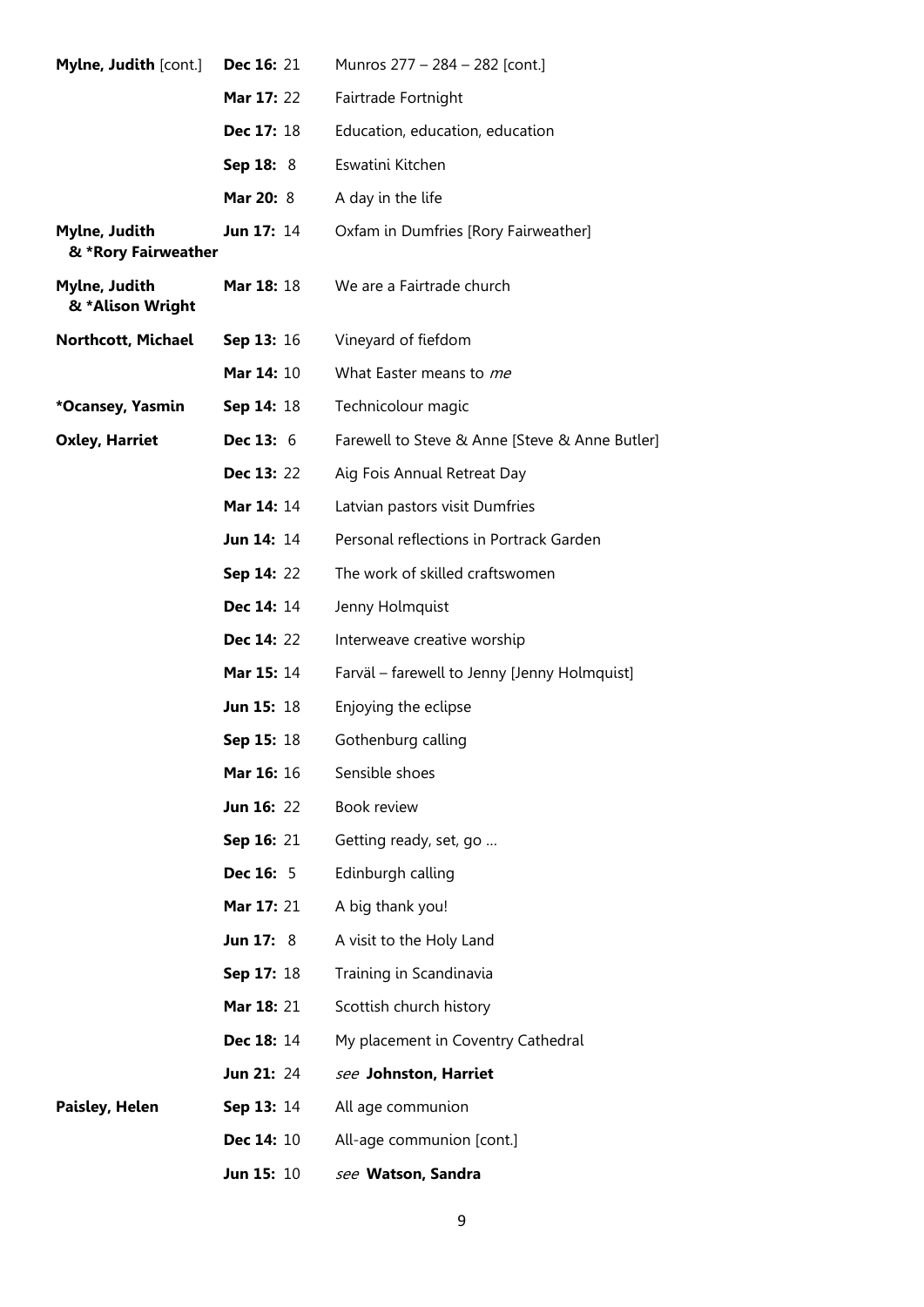| Paisley, Robin                          | Sep 12: 7         | Renewing our purpose                                                                              |
|-----------------------------------------|-------------------|---------------------------------------------------------------------------------------------------|
|                                         | Sep 12: 16        | Learning from diverse traditions                                                                  |
|                                         | Sep 12: 19        | Sabbatical time                                                                                   |
|                                         | <b>Mar 13: 10</b> | see Cussons, Bill                                                                                 |
|                                         | <b>Mar 13: 12</b> | MAP-making [Mission Action Plan]                                                                  |
|                                         | <b>Mar 13: 20</b> | see Clark-Maxwell, James                                                                          |
|                                         | Mar 13: 23        | Sabbatical outcomes                                                                               |
|                                         | Jun 13: 16        | Faith in health & healing                                                                         |
|                                         | <b>Dec 13: 16</b> | see Bain, Sarah                                                                                   |
|                                         | Jun 14: 16        | see Kerr, David                                                                                   |
| Parsons, Lizzie                         | <b>Dec 21: 22</b> | 'The work that reconnects' [an aspect of healing]                                                 |
| Parsons, Lizzie<br>& Neale Lawson       | Mar 21: 18        | Seasons of giving                                                                                 |
| Pierson-Harvey,<br>Christopher          | Mar 21: 19        | Thank you [Assistant Treasurer]                                                                   |
|                                         | <b>Mar 22: 23</b> | Where the treasure is  [Assistant Treasurer]                                                      |
| *Primrose & Gordon                      | Mar 21: 7         | see Lawson, John Francis                                                                          |
| Ratnam, Andrew &<br><b>Getsy Ratnam</b> | Dec 20: 12        | see Cross, Ashley                                                                                 |
|                                         |                   |                                                                                                   |
| Ratnam, Getsy                           | Sep 16: 4         | see Beaton, Ann                                                                                   |
| Ratnam Roarty,<br>Kalpana               | Sep 20: 8         | It turned our little world upside down                                                            |
| <b>Rutherford, Rosie</b>                | <b>Jun 13: 14</b> | Time for meditation?                                                                              |
| *Sansom, Clive                          | Dec 19: 15        | The innkeeper's wife                                                                              |
| <b>St Joseph, Sue</b>                   | Sep 12: 4         | Of naughty pussy cats and drunken sailors [Dumfries Youth Choir]                                  |
|                                         | Jun $14:6$        | see Wiltse, Carl                                                                                  |
|                                         | Dec 14: 21        | Long-serving chorister Ian [Ian Crosbie]                                                          |
|                                         | <b>Jun 16: 8</b>  | Regional Youth Choir - a wider community link                                                     |
|                                         | Mar 21: 16        | The power of music?                                                                               |
| Scott, Linda                            | <b>Jun 15: 10</b> | see Watson, Sandra                                                                                |
|                                         | <b>Mar 18: 14</b> | Cycling the Camino de Santiago (- the way of St James)                                            |
| Shukman, Ann                            | Sep 13: 10        | St Ninian of Whithorn                                                                             |
|                                         | Dec 13: 10        | Why I am a Methodist and an Anglican                                                              |
|                                         | Dec 13: 11        | Book reviews [Walking into Celtic spiritual: Cameron Butland;<br>Proof of heaven: Eben Alexander] |
|                                         | Mar 14: 19        | 'Yes' or 'no' book reviews [Freedom and faith: Smith; Blossom: Riddoch]                           |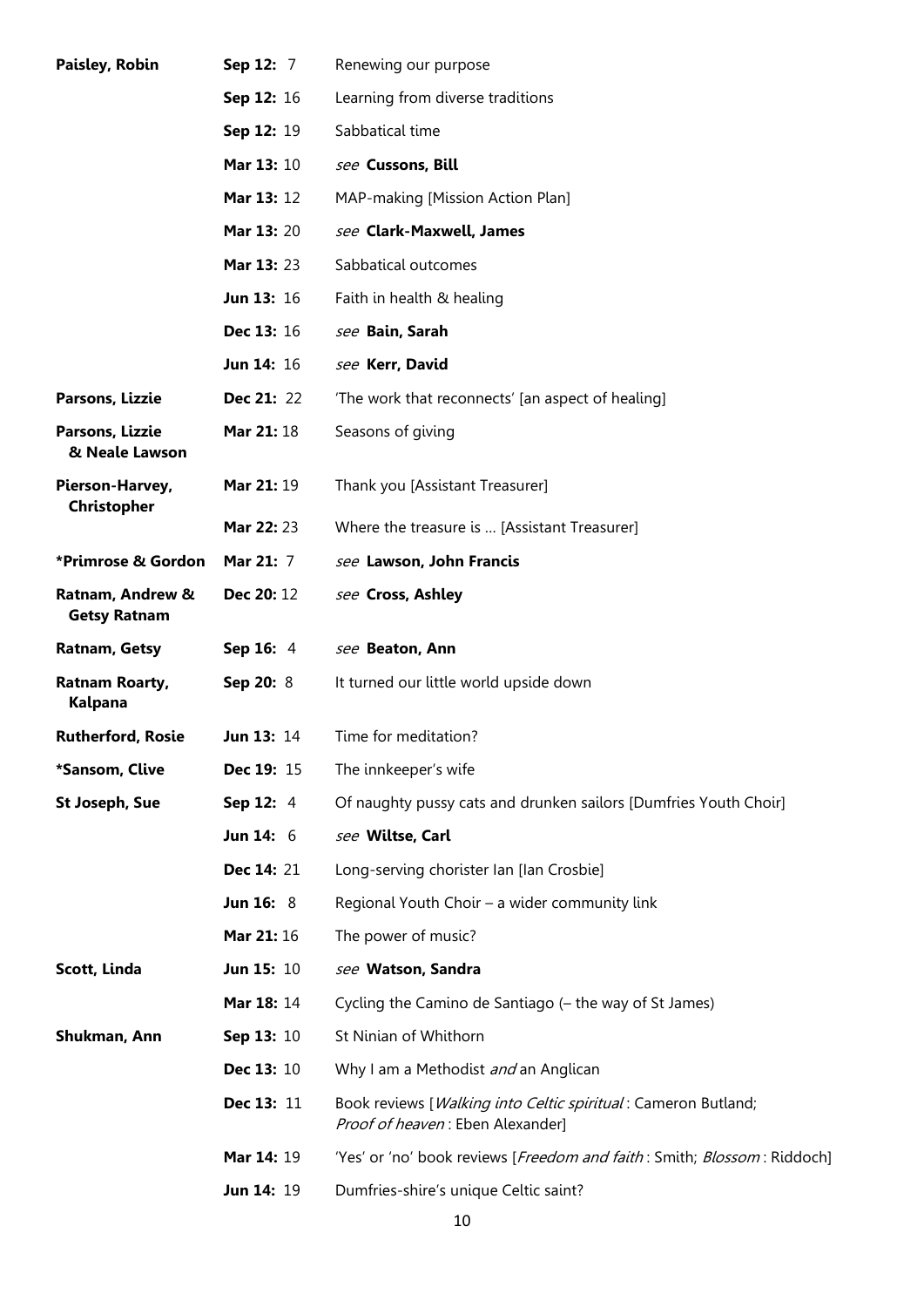| Shukman, Ann [cont.] Sep 14: 10 |                   | Book reviews [The Church and Scottish identity; An inner step toward God] |
|---------------------------------|-------------------|---------------------------------------------------------------------------|
|                                 | <b>Jun 15: 6</b>  | Going on retreat                                                          |
|                                 | <b>Jun 15: 20</b> | The new Archbishop of Canterbury [Book review]                            |
|                                 | Sep 15: 8         | St Mary's Music School comes to Elshishields                              |
|                                 | <b>Dec 15: 8</b>  | Walter Scott and Abbotsford                                               |
|                                 | <b>Dec 15: 9</b>  | Glimpses of the difficult history of the SEC [Book review]                |
|                                 | Dec 16: 16        | see Milne, Lesley                                                         |
|                                 | Mar 17: 20        | Book review [The evolution of the West: Nick Spencer]                     |
|                                 | Dec 17: 16        | Good King Wenceslas looked out                                            |
|                                 | <b>Dec 17: 20</b> | Ancient and modern                                                        |
|                                 | Oct 19: 6         | Not the usual orthodoxy?                                                  |
|                                 | Sep 21: 6         | see Florescu, Florin                                                      |
| Shukman, Ann<br>& Alison Bixler | <b>Dec 15: 20</b> | Silence in worship - silence in life                                      |
| Shukman, Ann<br>& Marion Whitty | Sep 16: 20        | Book reviews [John Knox: Jane Dawson; Imagine heaven: John Burke]         |
| <b>Smith, Alex</b>              | Sep 12: 10        | Narratives of creation                                                    |
|                                 | Dec 12: 12        | Embracing moderation                                                      |
|                                 | <b>Dec 12: 22</b> | Notes from a small island [Great Cumbrae]                                 |
|                                 | Jun 13: 18        | Austerity, stigma and welfare reform                                      |
|                                 | <b>Jun 14: 18</b> | A tale of two murders                                                     |
| Solaja, Esther                  | <b>Jun 15: 10</b> | see Watson, Sandra                                                        |
|                                 | <b>Mar 22: 17</b> | see Holding, Deirdre                                                      |
| Solaja, Kay                     | Sep 20: 10        | Why Black Lives Matter                                                    |
|                                 | <b>Jun 21: 16</b> | see Milligan, Clarice                                                     |
|                                 | Sep 21: 12        | see Aiton, Janice                                                         |
|                                 | <b>Mar 22: 17</b> | see Holding, Deirdre                                                      |
| Sorrell, Carolynne              | <b>Jun 14: 22</b> | Mothers' Union Festival                                                   |
|                                 | Sep 15: 9         | Wedding flowers in St John's                                              |
|                                 | Mar 17: 5         | Flower Festival anyone?                                                   |
|                                 | Sep 17: 21        | Mothers' Union - a new beginning                                          |
|                                 | Sep 17: 22        | Riding on a reggae bus                                                    |
|                                 | <b>Jun 18: 10</b> | <b>Grand Flower Festival</b>                                              |
|                                 | <b>Dec 18: 6</b>  | Grand Flower Festival [cont., with photographs]                           |
|                                 | <b>Dec 18: 18</b> | A celebration of love                                                     |
|                                 |                   |                                                                           |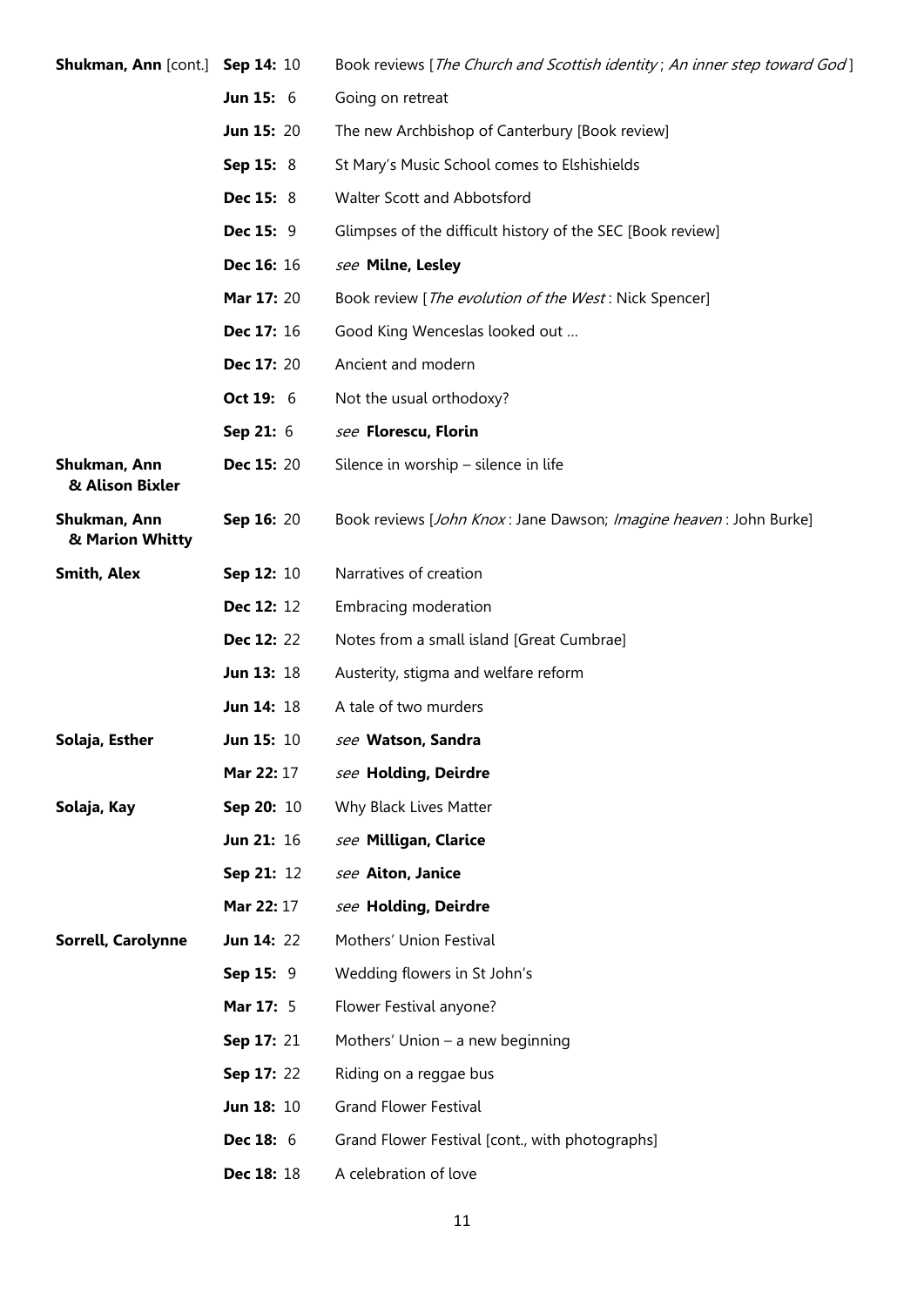| Sorrell, Carolynne                        | Dec 18: 21        | Christmas tradition in southern Spain                       |
|-------------------------------------------|-------------------|-------------------------------------------------------------|
| [cont.]                                   | Mar 21: 12        | Sunday School @ St J's                                      |
|                                           | Mar 22: 10        | see Brown, Terry                                            |
| <b>Starkey, Richard</b>                   | Mar 22: 10        | see Brown, Terry                                            |
| Swain, Janet,<br>& Ann & Christopher Wren | Jun 17: $6$       | What does St Francis have to say to us today?               |
| Swales, Gill                              | <b>Jun 21: 16</b> | see Milligan, Clarice                                       |
|                                           | Sep 21: 12        | see Aiton, Janice                                           |
|                                           | Dec 21: 7         | see MacAllister, Amanda                                     |
| *Sydes, Lynne                             | Mar 22: 6         | Summoned by bells                                           |
| Taylor, Angela                            | <b>Dec 16: 8</b>  | see Bixler, Alison                                          |
| Taylor, John                              | Jun $14:6$        | see Wiltse, Carl                                            |
| *Temple, Tracy                            | Mar 22: 13        | Method acting [Methodist Homes chaplaincy]                  |
| <b>Thorne, Daphne</b>                     | Sep 21: 6         | see Florescu, Florin                                        |
| *Todd, Lisa                               | Dec 20: 16        | Neighbours 1: Dumfries & Galloway Mental Health Association |
| <b>Tofield, Eleanor</b>                   | Sep 17:14         | Three strikes and still not out [Glen '17]                  |
| <b>Tofield, Paul</b>                      | <b>Dec 13: 5</b>  | 'Do I know you?'                                            |
|                                           | Mar 14: 16        | Where is the excitement in a bag of rice?                   |
|                                           | Dec 14: 6         | Rice threshers to Malawi                                    |
|                                           | Sep 15: 5         | Another shore [Orkney]                                      |
|                                           | <b>Dec 15: 6</b>  | Also available in steel [Rice threshers]                    |
|                                           | <b>Mar 16: 10</b> | Get a life!                                                 |
|                                           | <b>Sep 16: 10</b> | Hammers and spanners                                        |
|                                           | <b>Dec 16: 10</b> | Thanks for what?                                            |
|                                           | Mar 17: 10        | The blind will see                                          |
|                                           | Mar 17: 18        | From there to here                                          |
|                                           | Mar 17: 23        | The power of silence                                        |
|                                           | <b>Jun 17: 12</b> | Well, there's good news and not so good news                |
|                                           | <b>Dec 17: 8</b>  | Living stones, pillars and capitals                         |
|                                           | Dec 17: 22        | 1868 and all that                                           |
|                                           | Mar 18: 8         | Networks, some old, some new                                |
|                                           | <b>Jun 18: 8</b>  | Two certainties                                             |
|                                           | <b>Sep 18: 22</b> | A voyage of discovery leads to heartbreak                   |
|                                           | <b>Dec 18: 22</b> | Seen but not heard                                          |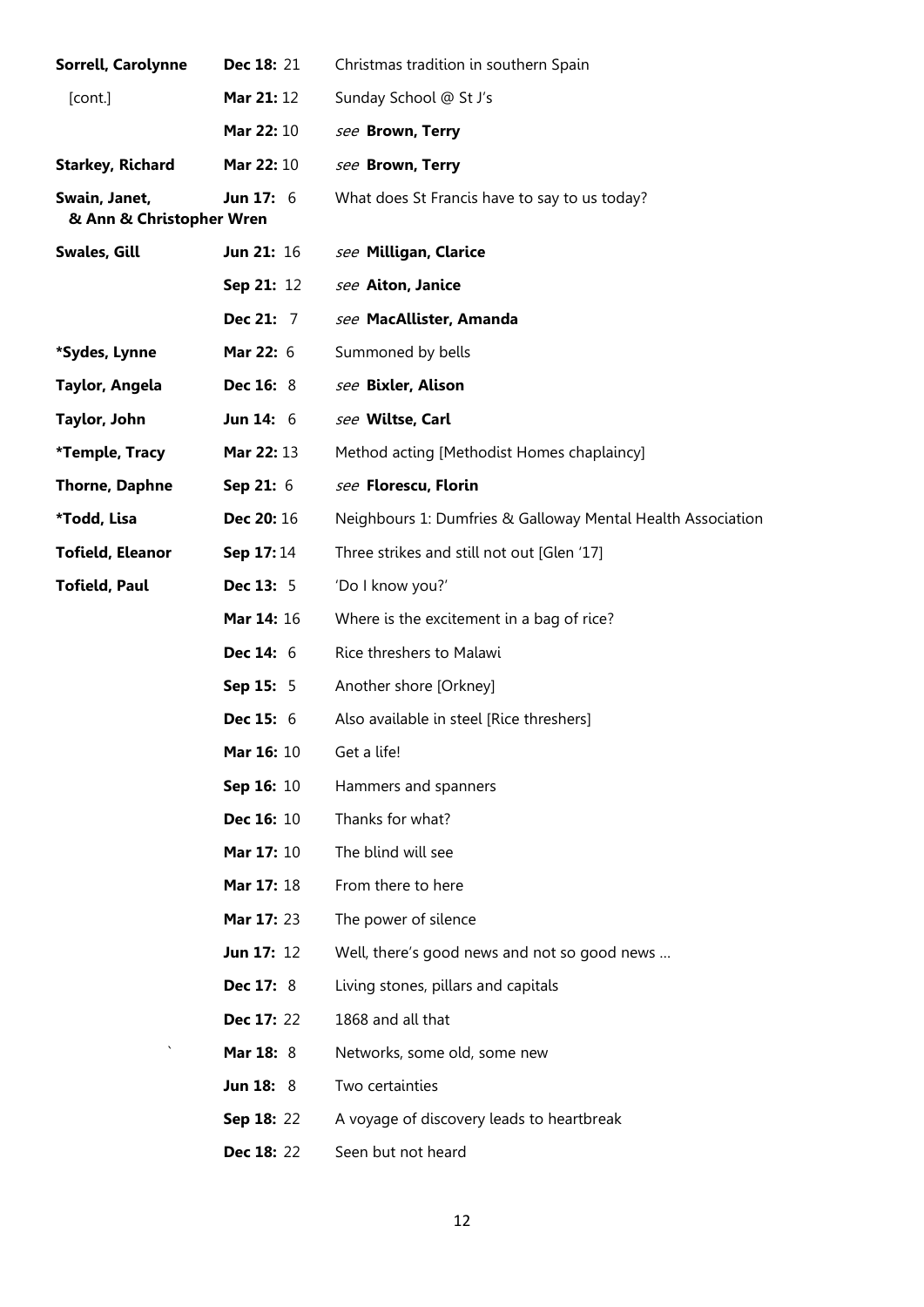| <b>Toner, Ann</b>                  | Dec 14: 11        | Many hands make light work                                                           |
|------------------------------------|-------------------|--------------------------------------------------------------------------------------|
|                                    | Mar 18: 10        | All-age communion – what's different                                                 |
|                                    | <b>Dec 18: 16</b> | All-age service feeds body and soul                                                  |
|                                    | <b>Jul 19: 21</b> | So what does a Health Visitor do?                                                    |
|                                    | Sep 20: 6         | New normal?                                                                          |
| <b>Toner, Mark</b>                 | Dec 14: 16        | Star of Bethlehem                                                                    |
|                                    | Jul 19: 14        | Beyond the Yellow Door                                                               |
|                                    | <b>Dec 20: 22</b> | St John's Christmas carol quiz [answers p. 18]                                       |
|                                    | Jun 21: 7         | see Beagrie, Annette & Ron                                                           |
| <b>Tyas, Mike</b>                  | <b>Mar 15: 6</b>  | Big Burns Supper: Lanterns / Getz Group jazz [Mark Toner and John Taylor]            |
|                                    | Mar 15: 16        | Alison assists in mortuary design [Alison Bixler]                                    |
|                                    | Sep 15: 22        | Mike Tyas reflects                                                                   |
|                                    | <b>Jun 16: 6</b>  | Farewell Robin and Helen [Robin & Helen Paisley]                                     |
| <b>Tyas, Mike</b><br>& Paul Wilson | Mar 14: 18        | Dumfries Fairtrade Group                                                             |
| Underhill, Robin                   | Mar 14: 5         | When people told me I was crazy  [Robin Underhill]                                   |
| <b>Walker, Elaine</b>              | Sep 20: 13        | 'This town is coming like a ghost town '                                             |
| Walker, John                       | Jun 13: $6$       | Joan Eardley and my mother                                                           |
| Ward, Paula                        | <b>Jun 21: 7</b>  | see Beagrie, Annette & Ron                                                           |
|                                    | Jun 21: 16        | see Milligan, Clarice                                                                |
|                                    | <b>Dec 21: 23</b> | A safe space [attitude towards refugees]                                             |
| <b>Warwick, Gordon</b>             | Mar 13: 20        | see Clark-Maxwell, James                                                             |
| Warwick, Joan                      | Sep 15: 16        | Mary's Meals [Book review]                                                           |
| Watson, Sandra,                    | <b>Jun 15: 10</b> | Children's Church<br>Linda Scott, Helen Paisley, Esther Solaja & Sarah Clark-Maxwell |
| <b>Whitty, Marion</b>              | <b>Sep 15: 21</b> | Book reviews [God on mute: Pete Greig; Breakthrough prayer: Steve Anderson]          |
|                                    | Sep 16: 20        | see Shukman, Ann                                                                     |
|                                    | Oct 19: 12        | Holiday Club 2019                                                                    |
|                                    | Mar 20: 13        | <b>Strictly Crafty</b>                                                               |
|                                    | <b>Jun 21: 16</b> | see Milligan, Clarice                                                                |
| Williamson, William                | Mar 22: 10        | see Brown, Terry                                                                     |
| Wilson, Paul                       | Sep 13: 21        | Farewell Steve [Steve Butler]                                                        |
|                                    | Dec 13: 18        | Blessed are the cheese makers [Barry Graham]                                         |
|                                    | Mar 14: 18        | see Tyas, Mike                                                                       |
|                                    | Sep 14: 14        | see Wilson, Winifred                                                                 |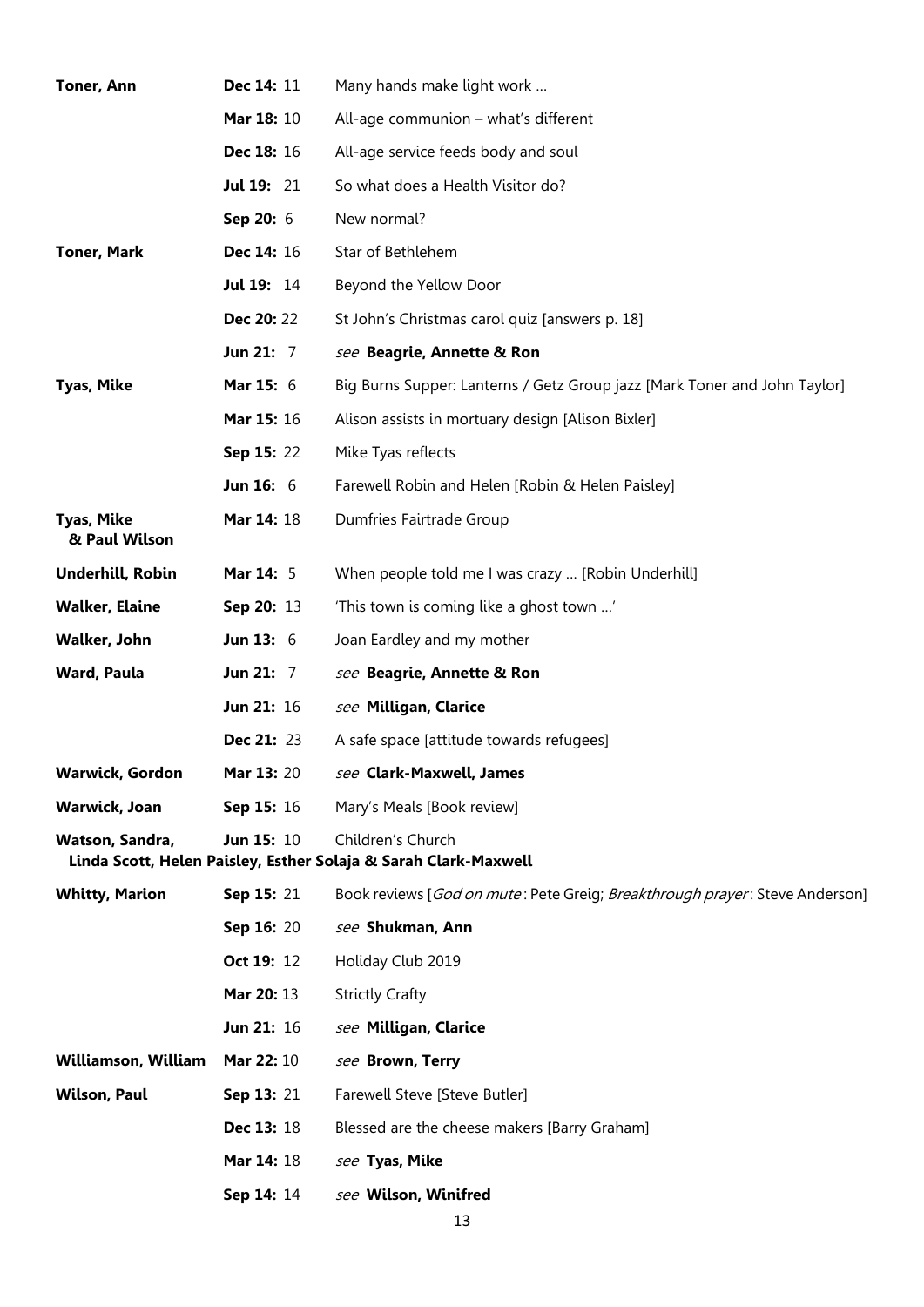| <b>Wilson, Paul</b> [cont.] | <b>Sep 14: 23</b> | Book review [Rowan Williams: his legacy: Andrew Goddard]                     |
|-----------------------------|-------------------|------------------------------------------------------------------------------|
|                             | Dec 14: 18        | see Wilson, Winifred                                                         |
|                             | <b>Mar 15: 21</b> | Patrick Reyntiens and stained glass                                          |
|                             | <b>Jun 15: 8</b>  | see Wilson, Winifred                                                         |
|                             | <b>Sep 15: 6</b>  | see Wilson, Winifred                                                         |
|                             | <b>Dec 15: 21</b> | St Petersburg comes to Dumfries                                              |
|                             | Mar 16: 8         | see Wilson, Winifred                                                         |
|                             | Sep 16: 5         | see Wilson, Winifred                                                         |
|                             | <b>Dec 16: 6</b>  | see Holding, Deirdre & Wilson, Winifred                                      |
|                             | Jun 18: 11        | see Wilson, Winifred                                                         |
|                             | Sep 18: 20        | Book review [Elshieshields: Ann Shukman]                                     |
|                             | <b>Jun 21: 7</b>  | see Beagrie, Annette & Ron                                                   |
| <b>Wilson, Paul</b>         | <b>Mar 13: 16</b> | Supernatural: Christian Aid                                                  |
| & Steve Butler              |                   |                                                                              |
| <b>Wilson, Paul</b>         | Dec 17: 14        | Crichton Church 120                                                          |
| & Heather Gibbings          |                   |                                                                              |
| <b>Wilson, Paul</b>         | Sep 13: 18        | Book reviews [Richard Bauckham: Jesus and the eyewitnesses; The gospels as   |
| & Winifred Wilson           |                   | eyewitness testimony; Jesus; From the librarian's desk: St Columba and lona] |
| <b>Wilson, Pauline</b>      | Mar 14: 22        | see Beagrie, Annette                                                         |
|                             | Sep 16: 21        | Harvest poem                                                                 |
|                             | Mar 20: 16        | Musings                                                                      |
|                             | Dec 20: 12        | see Cross, Ashley                                                            |
| <b>Wilson, Winifred</b>     | Dec 12: 14        | From the librarian's desk                                                    |
|                             | Mar 13: 18        | Worship unboxed [John Bell]                                                  |
|                             | Sep 13: 18        | see Wilson, Paul                                                             |
|                             | Dec 13: 14        | Two Edinburgh exhibitions (from the librarian's desk )                       |
|                             | Mar 14: 17        | Fairtrade recipes [Book review]                                              |
|                             | Jun 14: 11        | From the librarian's desk                                                    |
|                             | Sep 14: 11        | From the librarian's desk                                                    |
|                             | Sep 14: 16        | <b>Blythswood Care boxes</b>                                                 |
|                             | <b>Dec 14: 5</b>  | see Holding, Deirdre                                                         |
|                             | Dec 14: 23        | From the librarian's desk                                                    |
|                             | Mar 15: 19        | From the librarian's desk                                                    |
|                             | <b>Jun 15: 21</b> | Excellent new guide to Dumfries & Galloway [Book review]                     |
|                             | <b>Dec 15: 22</b> | St John's gardener [photographs]<br>14                                       |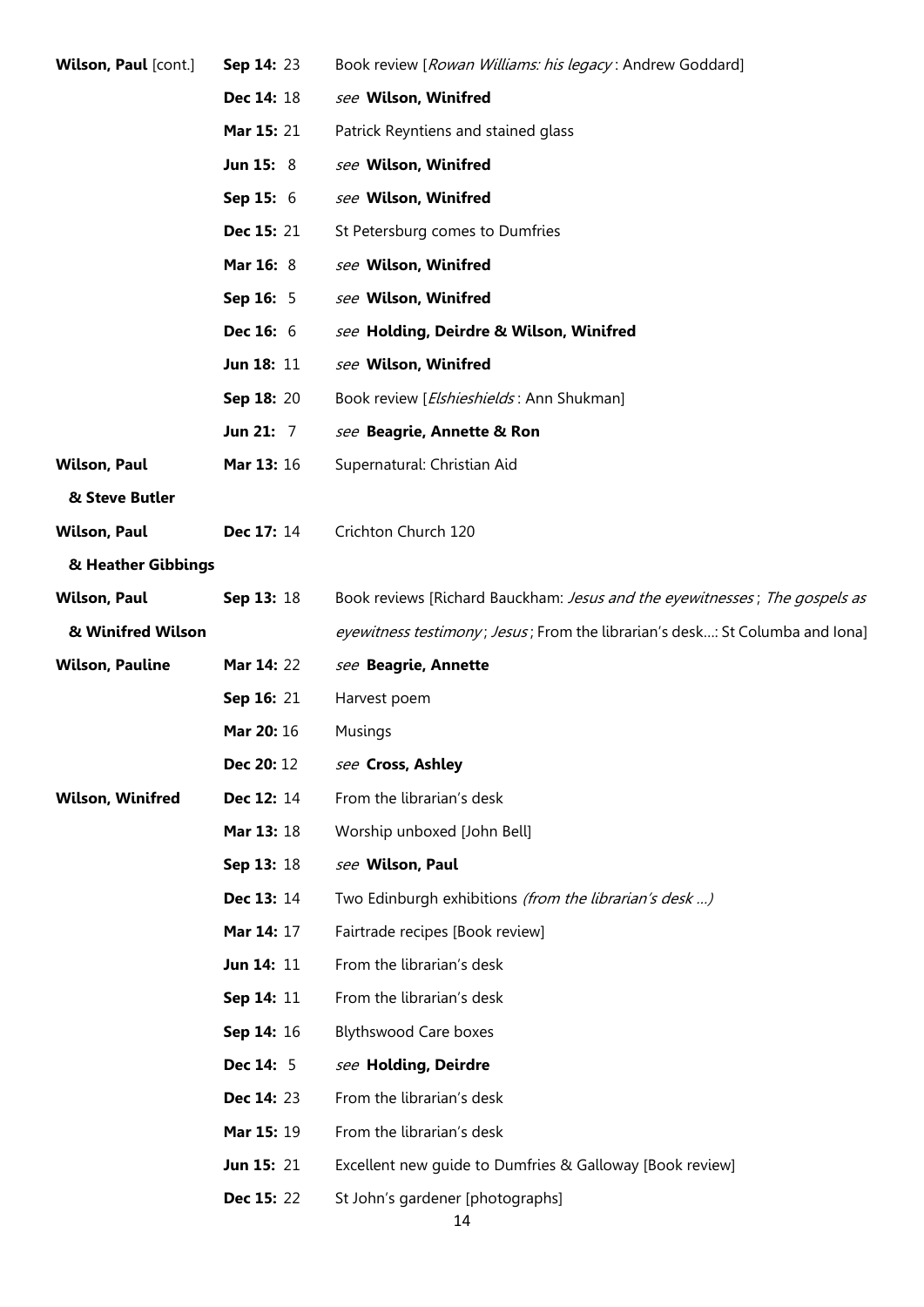| <b>Wilson, Winifred</b>                                           | Mar 16: 18        | Meet the Revilles [Reville family]                                                        |
|-------------------------------------------------------------------|-------------------|-------------------------------------------------------------------------------------------|
| [cont.]                                                           | Mar 16: 23        | Shrove Tuesday blini party                                                                |
|                                                                   | Sep 16: 8         | Kirkcudbright Arts & Craft Trail                                                          |
|                                                                   | <b>Dec 16: 6</b>  | see Holding, Deirdre                                                                      |
|                                                                   | Dec 16: 22        | Fairtrade Sandra [Sandra Watson]                                                          |
|                                                                   | <b>Jun 17: 5</b>  | Malawi connections                                                                        |
|                                                                   | Dec 17: 5         | Janice's institution [Janice Aiton: photographs]                                          |
|                                                                   | Jun 18: 16        | Billy Graham in Glasgow                                                                   |
|                                                                   | <b>Jun 18: 21</b> | Farmers' Market moves into town                                                           |
|                                                                   | Sep 18: 10        | see Bixler, Alison                                                                        |
|                                                                   | Dec 18: 20        | Book reviews [Minister of money: Munn; Secret Dumfries: Smith & Kirk]                     |
|                                                                   | <b>Jul 19: 6</b>  | A small corner of Moat Brae                                                               |
|                                                                   | Dec 19: 10        | A Rocha: under the bright wings                                                           |
|                                                                   | Dec 20: 20        | Life and faith - Winifred Wilson                                                          |
|                                                                   | Jun 21: 16        | see Milligan, Clarice                                                                     |
|                                                                   | Sep 21: 20        | see Bixler, Alison                                                                        |
| <b>Wilson, Winifred</b><br>& William Clark-Maxwell                | Mar 13: 14        | From the librarian's desk                                                                 |
| <b>Wilson, Winifred</b><br>& Deirdre Holding                      | <b>Jun 13: 20</b> | Cake & questions                                                                          |
| <b>Wilson, Winifred</b><br>& *Jeanie Jones                        | Mar 15: 23        | Recipe book from 1899                                                                     |
| <b>Wilson, Winifred</b><br>& Paul Wilson                          | Sep 14: 14        | Wojtek the bear                                                                           |
|                                                                   | Dec 14: 18        | Lisa Scaife                                                                               |
|                                                                   | <b>Jun 15: 8</b>  | Second Nature [Karen Riddick]                                                             |
|                                                                   | Sep 15: 6         | Our new church family [Hamilton family]                                                   |
|                                                                   | Mar 16: 8         | Printing your Magazine                                                                    |
|                                                                   | Sep 16: 5         | A day in Lisa's life [Lisa Scaife]                                                        |
|                                                                   | Jun 18: 11        | <b>Baptist Church Centre</b>                                                              |
| <b>Wiltse, Carl</b>                                               | Jun 15: 16        | Handbell choir                                                                            |
| Wiltse, Carl,<br>Billy Dewar-Riddick, John Taylor & Sue St Joseph | <b>Jun 14: 6</b>  | Musicians at St John's [Carl Wiltse, Billy Dewar-Riddick, John Taylor<br>& Sue St Joseph] |
| Wren, Ann                                                         | Jun 17: $6$       | see Swain, Janet                                                                          |
| Wren, Ann<br>& Christopher Wren                                   | Mar 21: 9         | Why Mothering Sunday?                                                                     |